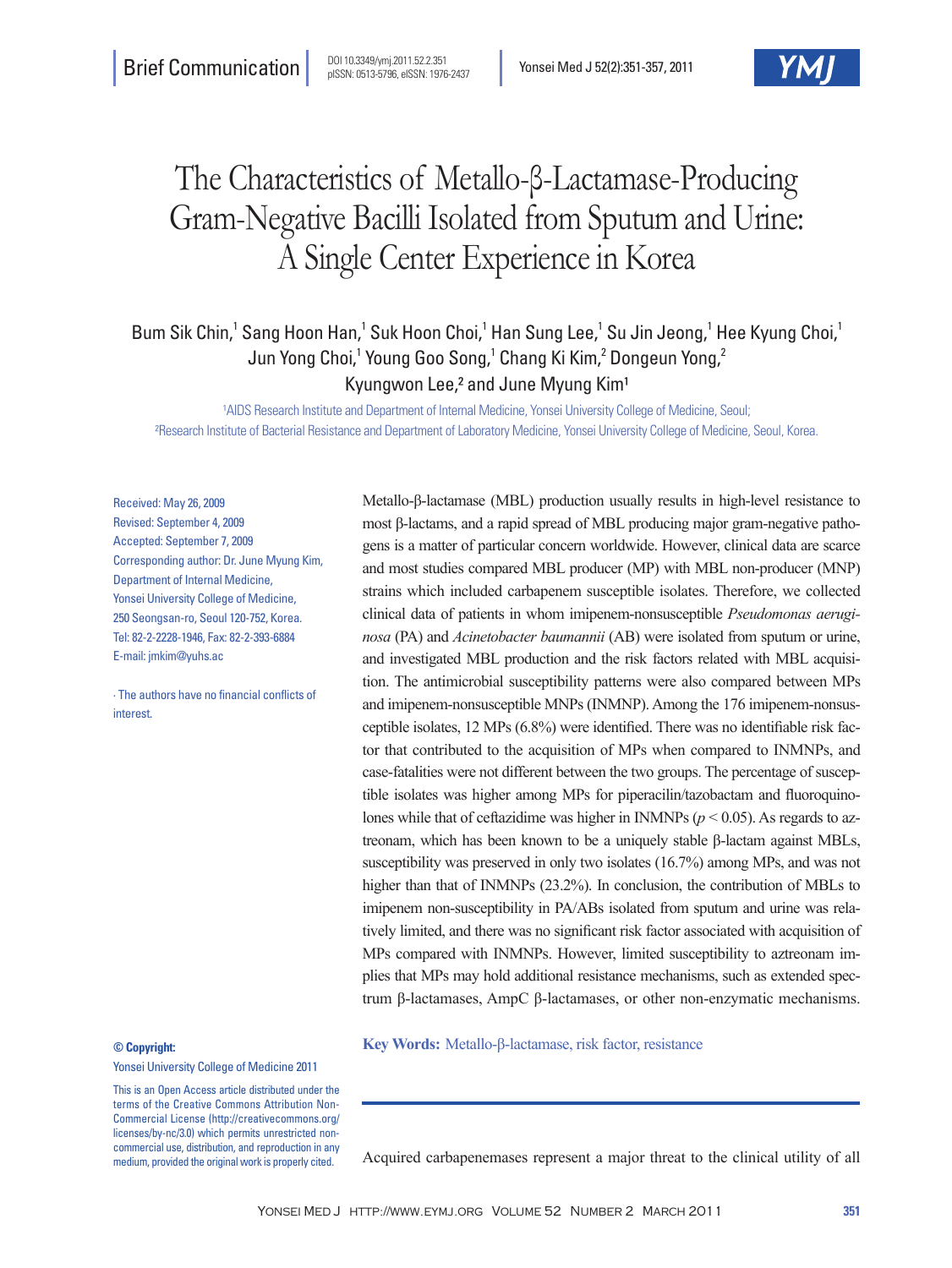β-lactam antibiotics. Particularly, the emergence of acquired metallo-β-lactamase (MBL) among major gramnegative pathogens [*Pseudomonas aeruginosa* (PA)*, Acinetobacter* spp., *Enterobacteriaceae*] is a matter of particular concern on account of their rapid spread and increasing diversity/number of species involved.<sup>1</sup> However, limited clinical data are available regarding to the clinical significance of infections caused by these strains. Several studies have demonstrated that MBL producer (MP) acquisition is associated with increased mortality in PA infection.2-5 However, carbapenem susceptible strains are included in MBL nonproducer (MNP) in most studies, thus revealing higher mortality in the MBL producing group. It is well known that acquisition of carbapenem resistance is associated with increased mortality in PA and *Acinetobacter baumannii* (AB) infections.6,7 Therefore, to characterize the MBL production itself rather than carbapenem resistance, we compared MBL producing PA/AB and imipenem-nonsusceptible MNPs (INMNP) isolated from respiratory and urinary tracts which are common sites of clinical infections and sources of nosocomial spread.

The microbiology laboratory database was reviewed, and we selected imipenem-nonsusceptible PA and AB which had been isolated from sputum or urine for the purpose of microbiologic diagnosis irrespective of hospitalization between January 2007 and June 2007 in a single 2,000-bed tertiary hospital in Seoul, Republic of Korea. Clinical data for the source patients of the isolates were collected by a retrospective analysis of the electronic medical records, and patients were excluded from the analysis if medical records prior to the isolation were not sufficient (e.g., transfer from another hospital). Patients without available follow-up data after discharge were also excluded from the analysis. Isolates referred from outpatient departments (OPD) were included if sufficient medical history was available. All the isolates that had been related with both clinical infections or colonization of the respiratory or urinary tracts were considered eligible for the study. Only the first isolate from each patient was included in the analysis.

The PA/AB strains were identified using conventional techniques and/or ATB 32 GN system (BioMérieux, Marcy-l'Étoile, France).<sup>8</sup> The antimicrobial susceptibility was determined using a disk-diffusion method. Results were interpreted using the guidelines of the Clinical and Laboratory Standards Institute.<sup>9</sup>

Among the imipenem-nonsusceptible isolates, carbapenemase production was screened by the imipenem disk Hodge (cloverleaf) test, using MacConkey agar instead of the previously used Mueller-Hinton agar.10 MBL production was screened by the double-disk synergy test using an imipenem disk and an EDTA (750 μg) plus sodium mercaptoacetic acid (SMA, 2 mg) disk on Mueller-Hinton agar with 10 mm distance from the edge to the edge of the disk.<sup>10</sup> Commercial imipenem disks and media (Becton-Dickinson, Sparks, MD, USA) were used for these tests, while the EDTA-SMA disks were prepared from commercially available chemicals (Sigma Chemical, St. Louis, MO, USA). The bla<sub>*IMP-1*</sub>, bla<sub>*VIM-2*</sub> and bla<sub>*SIM-1*</sub> alleles were detected by polymerase chain reaction (PCR) among the screening positive isolates as described previously<sup>11</sup> and the primers used were: IMP1-F 5'-CAT GGT TTG GTG GTT CTT GT-3', IMP1-R 5'-ATA ATT TGG CGG ACT TTG GC-3', VIM2- F 5'-ATG TTC AAA CTT TTG AGT AAG-3', VIM2-R 5'-CTA CTC AAC GAC TGA GCG-3', SIM1-F 5'-TAC AAG GGA TTC GGC ATC G-3' and SIM1-R 5'-TAA TGG CCT GTT CCC ATG TG-3'.

To perform the pulsed field gel electrophoresis (PFGE), genomic DNA of MBL-producing PA and AB was digested with *Xba*I and *Sma*I, respectively, as suggested by the manufacturer. Fragments were separated for 20 hours at 6 V/cm at 11°C using a CHEF-DR II system (Bio-Rad, Hercules, CA, USA). ProMega-Markers Lambda Ladders G3011 (Promega, WI, USA) was used for molecular mass marker.

To identify risk factors contributing to MBL producer acquisition, we reviewed age, gender, Charlson index, APA-CHE II score, underlying illness, the entire hospital stay period including multiple admissions within six months prior to isolation, intensive care unit (ICU) stay, ventilator care, and antibiotics exposure prior to isolation such as piperacillin/ tazobactam, cefoperazone/sulbactam, aztreonam, fluoroquinolones, aminoglycosides, glycopeptides, ceftazidime, and carbapenems. ICU stay, ventilator care and antibiotic exposure were included when each factor lasted more than 48 hours within 28 days prior to isolation. Neutropenia (absolute neutrophil count  $\leq 1,000$  mm<sup>3</sup>), immunosuppression (administration of cytostatic agent or glucocorticoid equivalent or more potent than methylprednisolone 20 mg per day for more than 14 days), and antineoplastic treatment within 3 months prior to the isolation were also investigated. To assess the outcome, 28-day case-fatality after isolation and in hospital case-fatality were analyzed. Statistical analyses were performed by SAS version 9.1.3 (SAS Institute, Inc., Cary, NC, USA). All tests were two-tailed, and a *p* value < 0.05 was considered significant.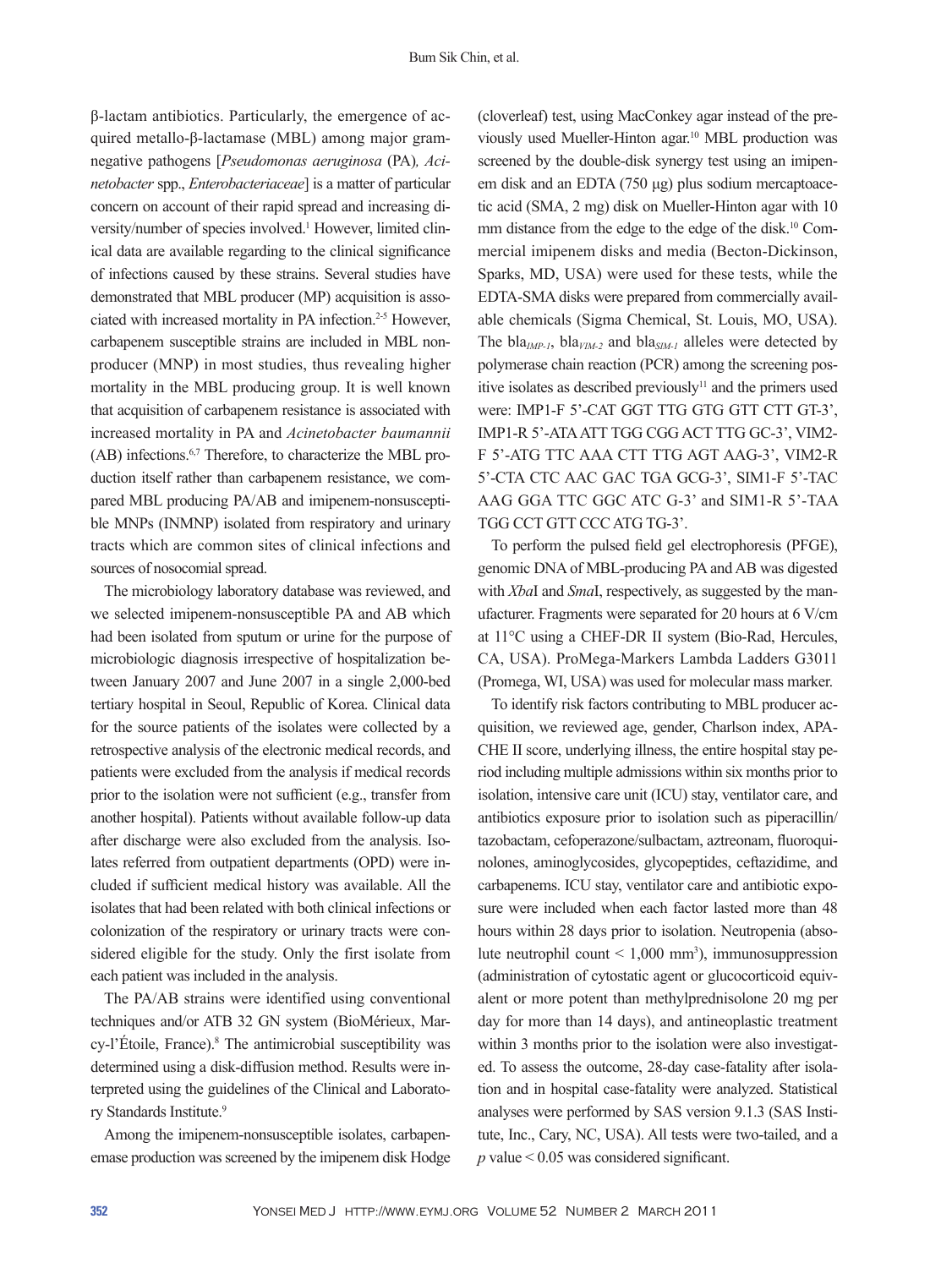During the study period, 432 PA (340 from sputum and 92 from urine) and 199 AB (159 from sputum and 40 from urine) non-repetitive isolates were identified. Among them, 187 (29.6%) were imipenem non-susceptible (130 PA and 57 AB). Eleven isolates were excluded from the analysis because of inadequate availability of their medical records. Finally, 176 isolates consisting of 123 PA (102 from sputum and 21 from urine) and 53 AB (48 from sputum and 5 from urine) were analyzed. The proportion of sources (sputum and urine) was not different between PA and AB  $(p=0.19, \text{data not shown}).$ 

MBL production was identified in 12 isolates by PCR  $(6.8\%)$ (Table 1). The bla<sub>*VIM-2*</sub> was the most common MBL type (75%, 6 of 7 PA and 3 of 5 AB); two bla*IMP-1* and one bla*SIM-1* sequences were identified in MPs. The proportions of susceptible strains among MPs were 41.7% for piperacillin/tazobactam, fluoroquinolones, and aminoglycosides while few isolates proved to be susceptible to aztreonam (16.7%) and ceftazidime (8.3%). In PFGE analysis, 5 AB isolates revealed different patterns (Fig. 1). However, 2 isolates among the 7 MBL-producing PA revealed identical PFGE patterns. They were obtained 14 days apart from an inpatient of a rehabilitation center and an outpatient who was regularly visiting OPD of the same center. This last patient was the only one whose culture study was referred from OPD among the 176 imipenem nonsusceptible PA and AB isolates in our study. The proportion of MPs among imipenem non-susceptible isolates was not different according to the species (PA 5.7%/AB 9.4%). However, urine had higher proportion of MP among imipenem non-susceptible isolates than sputum (26.9% vs. 3.3%, *p* < 0.001).

With regard to the risk factors associated with MP acquisition, we compared baseline characteristics, underlying morbidity and use of antibiotics within 28 days prior to isolation between MPs and INMNPs (Table 2). ICU stay (70.1% vs. 25%,  $p = 0.003$ ) and mechanical ventilator care prior to PA/AB isolation

| Σò.                               | Age            | <b>Sex</b> |                 |              |                                                                                                                                                                                                                     | H <sub>stay</sub>        | Charlson | APA | Previously used                                                                                                                                                                                                                                                                                                                                                                                                                                                                                                                                                                                                                                             | MBI     |     |            | Susceptibility |            |                 |           |          |
|-----------------------------------|----------------|------------|-----------------|--------------|---------------------------------------------------------------------------------------------------------------------------------------------------------------------------------------------------------------------|--------------------------|----------|-----|-------------------------------------------------------------------------------------------------------------------------------------------------------------------------------------------------------------------------------------------------------------------------------------------------------------------------------------------------------------------------------------------------------------------------------------------------------------------------------------------------------------------------------------------------------------------------------------------------------------------------------------------------------------|---------|-----|------------|----------------|------------|-----------------|-----------|----------|
|                                   | (yrs)          |            |                 | Org Spec     | Diagnosis                                                                                                                                                                                                           | $M_{\odot}$              | index    |     | antibiotics                                                                                                                                                                                                                                                                                                                                                                                                                                                                                                                                                                                                                                                 | type    | TZP | <b>CFS</b> | <b>AZT</b>     | $\Gamma Q$ | $\overline{AC}$ | CAZ       | Outcome  |
| $\stackrel{*}{\equiv}$            | 42             | ⋝          |                 | PA SPT       | ICH                                                                                                                                                                                                                 | $\infty$                 |          |     | None                                                                                                                                                                                                                                                                                                                                                                                                                                                                                                                                                                                                                                                        | VIM-2   | S   | ≃          |                |            |                 |           | Survival |
| $\stackrel{*}{\scriptstyle \sim}$ | 65             | 匞          |                 | PA UR        | Quadriplegia                                                                                                                                                                                                        |                          |          |     | None                                                                                                                                                                                                                                                                                                                                                                                                                                                                                                                                                                                                                                                        | $VIM-2$ |     |            |                |            |                 |           | Survival |
|                                   | 45             | ≍          | PA              | <b>SPT</b>   | Pulmonary tbc.                                                                                                                                                                                                      | $\overline{80}$          |          |     | MER, CIP, VAN, AMP/S                                                                                                                                                                                                                                                                                                                                                                                                                                                                                                                                                                                                                                        | $VIM-2$ |     |            |                |            |                 |           | Survival |
|                                   | 52             | 匞          | PA              | $\mathbb{R}$ | Gastric cancer                                                                                                                                                                                                      | $\Omega$                 |          |     | CEP. ISE                                                                                                                                                                                                                                                                                                                                                                                                                                                                                                                                                                                                                                                    | VIM-2   | ∽   | ≃          |                | ≃          |                 |           | Survival |
|                                   | 8              | 匞          | PA              | <b>LdS</b>   | CRF                                                                                                                                                                                                                 |                          |          |     | None                                                                                                                                                                                                                                                                                                                                                                                                                                                                                                                                                                                                                                                        | IMP-1   | ∽   | ≃          |                | ≃          |                 |           | Survival |
|                                   |                | 匞          | PA              | UR           | Pneumonia                                                                                                                                                                                                           |                          |          |     | CLA                                                                                                                                                                                                                                                                                                                                                                                                                                                                                                                                                                                                                                                         | VIM-2   |     |            |                | ≃          |                 |           | Survival |
|                                   | 88             | ≍          | PA              | $\mathbb{R}$ | Pancreatic cancer                                                                                                                                                                                                   | 54                       |          | ₫   | None                                                                                                                                                                                                                                                                                                                                                                                                                                                                                                                                                                                                                                                        | VIM-2   | ≃   | ≃          |                |            |                 |           | Death    |
| ∞                                 | 66             | Σ          | $\overline{AB}$ | <b>LdS</b>   | Lung cancer                                                                                                                                                                                                         | $\overline{\mathcal{L}}$ |          |     | CFT, MER, ISE, VAN                                                                                                                                                                                                                                                                                                                                                                                                                                                                                                                                                                                                                                          | $VIM-2$ |     |            |                |            |                 |           | Survival |
|                                   | 4              | Σ          | AB              | <b>SPT</b>   | Acute cholecystitis                                                                                                                                                                                                 | 73                       |          |     | IZP, CLI                                                                                                                                                                                                                                                                                                                                                                                                                                                                                                                                                                                                                                                    | VIM-2   |     | ∽          |                |            |                 |           | Survival |
| $\overline{10}$                   | $\overline{2}$ | $\geq$     | $\overline{AB}$ | UR           | <b>ALL</b>                                                                                                                                                                                                          | 29                       |          | 4   | None                                                                                                                                                                                                                                                                                                                                                                                                                                                                                                                                                                                                                                                        | SIM-1   | ≃   |            |                | ∽          |                 | ≃         | Survival |
|                                   | ŗ              | 匞          | $\overline{AB}$ | <b>TdS</b>   | Kawasaki disease                                                                                                                                                                                                    |                          |          |     | AMO/C, TEI                                                                                                                                                                                                                                                                                                                                                                                                                                                                                                                                                                                                                                                  | $IMP-1$ |     |            |                | ∽          |                 | ≃         | Death    |
| $\overline{2}$                    | 55             | $\geq$     |                 | AB UR        | CHF                                                                                                                                                                                                                 |                          |          |     | CZL, AMK, VAN                                                                                                                                                                                                                                                                                                                                                                                                                                                                                                                                                                                                                                               | $VIM-2$ |     | S          |                | S          | ≃               | $\approx$ | Survival |
|                                   |                |            |                 |              | Pulmonary tbc., pulmonary tuberculosis; CRF, chronic renal failure; ALL,<br>MBL, metallo-ß-lactamase; Org, organism; Spec, Specimen; H stay 6<br>ceftriaxone; MER, meropenem; ISE, isepamicin; VAN, vancomycin; CLI |                          |          |     | perazone/sulbactam; FQ, fluoroquinolones; AG, aminoglycoside; CAZ, ceftazidime; PA, Pseudomonas aeruginosa; AB, Acinetobacter baumannii; SPT, sputum; UR, urine; ICH, intracranial hemorrhage;<br>M, Hospital say within 6 months prior to isolation including multiple admissions; APA, APACHE II Score; TZP, peperacillin/tazobactam; CFS, cefo-<br>acute lymphocytic leukemia; CHF, congestive heart failure; CIP, ciprofloxacin; AMP/S, ampicillin/sulbactam; CEP, cefepime; CLA, clarithromycin; CFT<br>clindamycin; AVIO/C, amoxicinllin/clavulanate; TEI, teicoplanin; CZL, cefazolin; AVIK, amikacin; S, susceptible; R, resistant; I, intermediate |         |     |            |                |            |                 |           |          |

|                                                                                              | i                  |
|----------------------------------------------------------------------------------------------|--------------------|
|                                                                                              |                    |
|                                                                                              |                    |
|                                                                                              |                    |
| ۱                                                                                            |                    |
| ֦֦֦֦֦֧֦֧֦֧֦֧֦֧֧֧֪֪֪֪֪֪֪֪֪֪֪֪֪֪֪֪֪֪֚֚֚֝֬֝֝֬֝֬֝֬֝֬֝֓֬֝֬֝֓֬֝֬֝֓֬֝֓֟֓֝֬֝֓֝֓֝֬֝֓֝֬֝֓֬֝֓֝֬֝֓֝֬֝֓֝֬ |                    |
|                                                                                              |                    |
|                                                                                              |                    |
|                                                                                              |                    |
|                                                                                              |                    |
|                                                                                              | i                  |
|                                                                                              |                    |
|                                                                                              |                    |
|                                                                                              | į                  |
|                                                                                              | i                  |
|                                                                                              |                    |
| I<br>i<br>֚֘                                                                                 |                    |
|                                                                                              |                    |
|                                                                                              |                    |
|                                                                                              |                    |
|                                                                                              |                    |
|                                                                                              | $\frac{1}{2}$<br>l |
| ŀ                                                                                            | Ĺ                  |

"Two isolates revealed identical PFGE patterns and they were inpatient and outpatient of the same center

**Table 1.** Characteristics of the Twelve Patients with MBL Producing Isolates

Table 1. Characteristics of the Twelve Patients with MBL Producing Isolates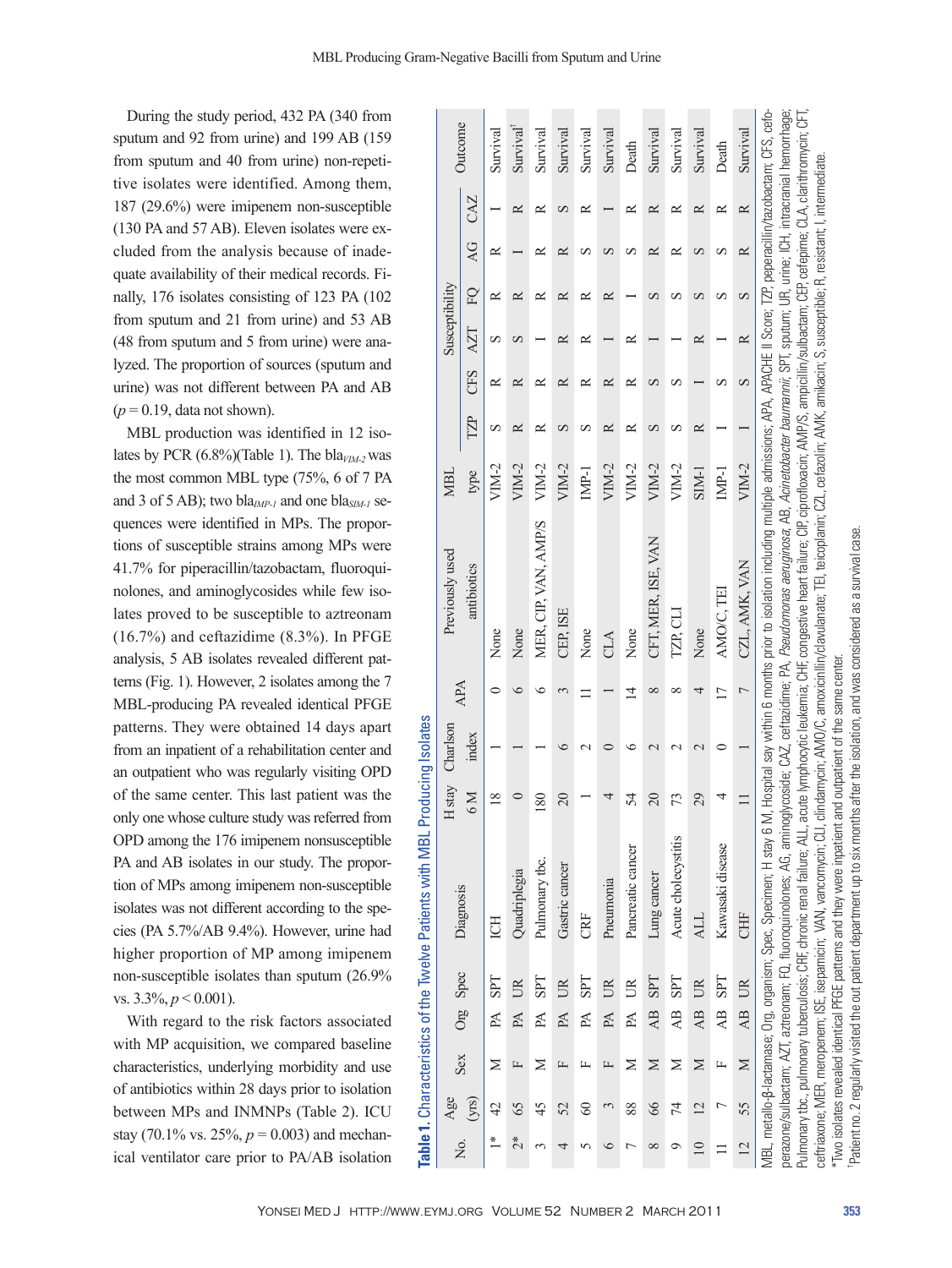

**Fig. 1.** Pulsed field gel clectrophoresis (PFGE) analysis of metallo-βlactamase (MBL)-producing *Pseudomonas aeruginosa* (A) and *Acinetobacter baumannii* (B). Two isolates of *Pseudomonas aeruginosa* (case no. 1 and no. 2) revealed identical patterns. One of them was an inpatient and the other an outpatient of the same center. The numbers on top of each figure refer to the case numbers described in Table 1. Lane M, molecular weight marker (kb).

 $(56.6\% \text{ vs. } 25\%, p = 0.034)$  were more frequent in the INMNP group. Exposure to antibiotics was also more frequent in the INMNP group (76.2% vs. 41.7%,  $p = 0.015$ ). In the analysis of individual antibiotics, exposure to piperacillin/tazobactam was significantly more frequent in the INMNP group. Therefore, it was not possible to identify significant risk factor related with MP acquisition among imipenem nonsusceptible isolate acquired patients. Twentyeight-day and in-hospital case-fatalities after imipenem nonsusceptible isolates acquisition revealed no difference between MPs and INMNPs.

With regard to the susceptibilities to the six antibiotics which were frequently used for treatment of PA and AB other than carbapenem (Table 3), the proportions of susceptible isolates were higher in the MP group for more than half of the analyzed drugs, and those of piperacillin/tazobactam and fluoroquinolones showed statistically significant differences. Regarding to ceftazidime, only one strain (8.3%) was susceptible among MPs, and this proportion was significantly lower than that of INMNPs (61.7%), which is comparable with previous report.<sup>12</sup> However, the aztreonam susceptibility which is known to be uniquely spared among β-lactams against MBL was preserved in only 2 isolates (16.7%) among MPs, and it was not more frequent than that of INMNPs (23.2%).

As mentioned above, the clinical data concerning risk factors and treatment outcomes of infections caused by MBL-producing strains are sparse. Analysis of the antimicrobial chemotherapy administrated before isolation of MPs often revealed that many patients had not been administered with carbapenems, but fluoroquinolones $3,13$  and β-lactam antibiotics.3,14,15 Other reports suggested carbapenem use, ICU stay  $> 20$  days, <sup>15</sup> underlying neurologic disorder, urinary tract infection, renal failure,<sup>3</sup> and neutropenia<sup>14</sup> as contributing factors. However, all of the above mentioned studies compared an MP group with an MNP group irrespective of the susceptibility to carbapenems, which are now considered as a key drug for the treatment of gramnegative bacilli due to the apparently high barrier to resistance acquisition. Therefore, we chose to compare an MP group with an INMNP group rather than with a mere MNP group that includes carbapenem susceptible isolates. Although we failed to identify any significant risk factor, this result might be related to the limited number of MPs in our study population. Further investigation is required to explain this aspect.

We could not investigate the MP acquisition-related mortality because our cases included not only clinical infections, but also colonization. Some authors<sup>2,4,5</sup> have reported higher mortality in an MP group. However, they compared the group with MNPs irrespective of carbapenem sensitivity. Although Laupland, et al.<sup>16</sup> observed higher mortality in MBL-producing PA infected patients than in the MBL-nonproducing carbapenem resistant group, more data are required to ascertain the impact of MBL acquisiton on mortality. In a recent study, for example, carbapenem resistance, advanced age, and severity of underlying disease were suggested as independent risk factors for mortality, but not VIM-1 type MBL production among *Klebsiella pneumoniae* bloodstream infection patients.<sup>17</sup>

As regards to the susceptibility of antibiotics other than imipenem, aztreonam is generally an exception, while MBL production results in high-level resistance to most β-lactam antibiotics. However, equivalent resistance profiles for aztreonam have been observed between the MP group and the MNP group in previous reports.3,18,19 Our study also revealed higher percentage of resistance to aztreonam in the MP group. Resistance to aztreonam in MPs might be explained by extended spectrum β-lactamases (ESBL), $20,21$  AmpC  $β$ -lactamases,<sup>22-24</sup> or other non-enzymatic mechanisms<sup>23</sup> as described before. Therefore, aztreonam may not be an exceptionally useful β-lactam antibiotic for the treatment of MPs in current clinical settings.

The portion of strains showing susceptibility for piper-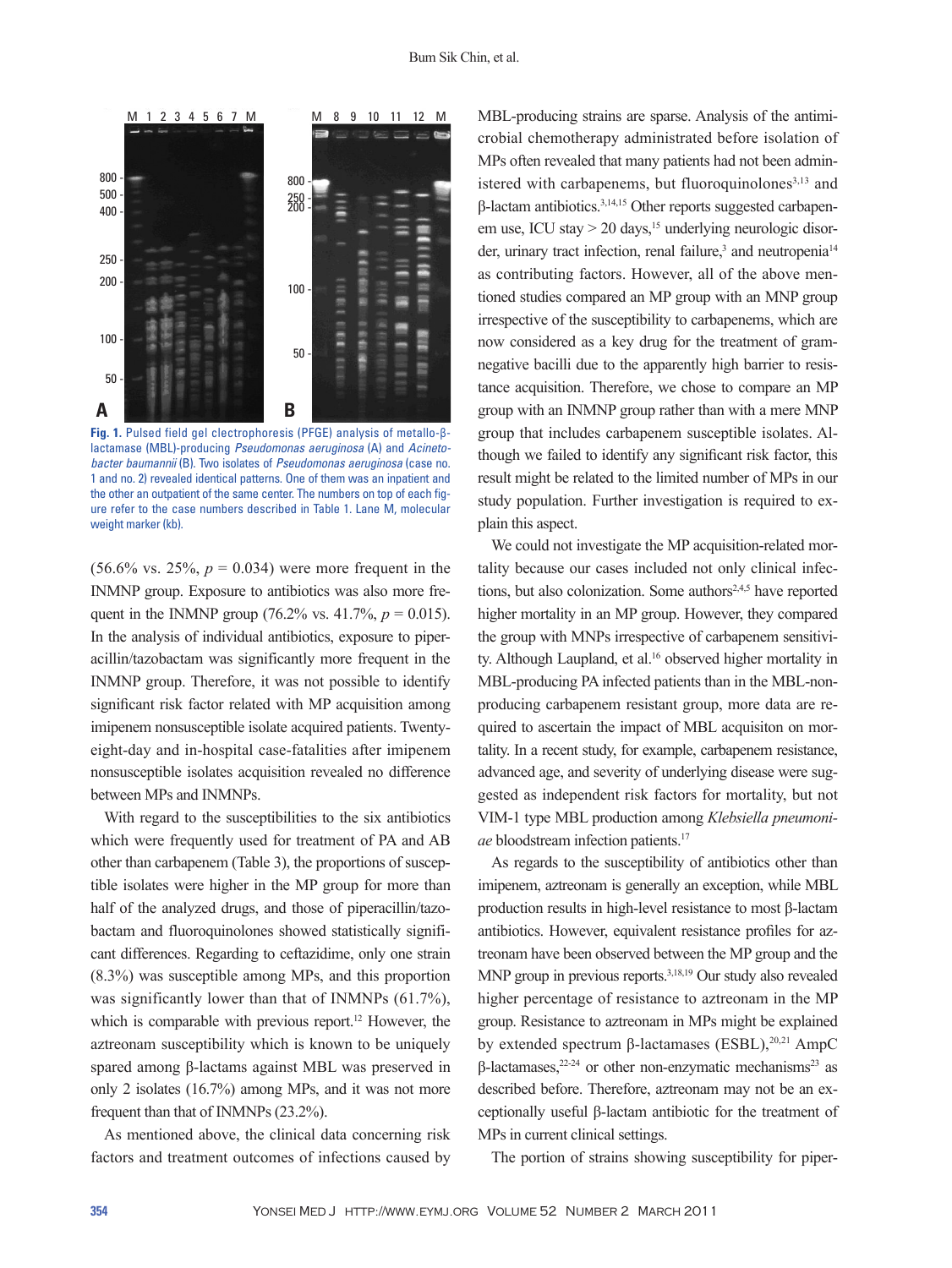acillin/tazobactam and fluoroquinolones were higher among MPs, and overall prior antibiotics exposure was more frequent in the INMNP group. These findings are not consistent with previous reports,<sup>3,16,18</sup> and the discrepancies might be related to our study group which included not only patients with clinical infections but also patients with colonization.

In PFGE analysis, two isolates which were obtained 14

|                                       | MBL-nonproducers | MBL-producers    |           |
|---------------------------------------|------------------|------------------|-----------|
|                                       | $n = 164(93.2)$  | $n = 12(6.8)$    | $p$ value |
| Mean age (yrs)                        | 55.19            | 47.42            | 0.353     |
| Male sex                              | 112(68.3)        | 7(58.3)          | 0.529     |
| Hospital stay within 6 months (days)* | 38.62            | 34.58            | 0.793     |
| Species                               |                  |                  |           |
| Pseudomonas aeruginosa                | 116(70.7)        | 7(58.3)          |           |
| Acinetobacter baumannii               | 48 (29.3)        | 5(41.7)          | 0.350     |
| Charlson index (mean)                 | 2.15             | 2.00             | 0.803     |
| APACHE II score (mean)                | 9.79             | 7.08             | 0.100     |
| Underlying disease                    |                  |                  |           |
| Malignancy                            | 41(25.0)         | 4(33.3)          | 0.506     |
| Diabetes mellitus                     | 46(28.0)         | 2(16.7)          | 0.519     |
| Renal disease                         | 24(14.6)         | 1(8.3)           | 0.455     |
| Cardiac disease                       | 33 (20.2)        | 2(16.7)          | 1.000     |
| Liver cirrhosis                       | 9(5.5)           | $\overline{0}$   | 1.000     |
| Neutropenia                           | 3(3.1)           | $\theta$         | 1.000     |
| Immunosuppression                     | 32(19.6)         | 5(41.7)          | 0.133     |
| ICU stay                              | 115(70.1)        | 3(25)            | 0.003     |
| Ventilator care                       | 91 (56.6)        | 3(25)            | 0.034     |
| Previous antibiotics exposure         | 119(72.6)        | 5(41.7)          | 0.015     |
| Piperacillin/tazobactam               | 43(26.2)         | $\overline{0}$   | 0.040     |
| Cefoperazone/sulbactam                | 29(17.7)         | $\theta$         | 0.220     |
| Aztreonam                             | 2(1.2)           | $\boldsymbol{0}$ | 1.000     |
| Fluoroquinolones                      | 63 (38.4)        | 2(16.7)          | 0.215     |
| Aminoglycosides                       | 42 (25.6)        | 3(25)            | 1.000     |
| Glycopeptides                         | 78 (47.6)        | 3(25)            | 0.148     |
| Ceftazidime                           | 15(9.1)          | $\overline{0}$   | 0.603     |
| Carbapenem                            | 56(34.1)         | 2(16.7)          | 0.341     |
| 28-day case-fatality                  | 26(15.6)         | 1(8.3)           | 0.696     |
| In hospital case-fatality             | 59 (36.0)        | 2(16.7)          | 0.221     |

MBL, metallo-β-lactamase; ICU, intensivecareunit.

\*All hospital stay duration within 6 months prior to imipenem nonsusceptible organism isolation were added including multiple admissions. The data are the numbers (%) of patients unless otherwise indicated.

|  | <b>Table 3.</b> Susceptibility to Antibiotics Other Than Carbapenem |  |  |
|--|---------------------------------------------------------------------|--|--|
|--|---------------------------------------------------------------------|--|--|

|                         | MBL-nonproducers<br>$n = 164(93.2)$ | MBL-producers<br>$n = 12(6.8)$ | $p$ value    |
|-------------------------|-------------------------------------|--------------------------------|--------------|
| Piperacillin/tazobactam | 27(16.5)                            | 5(41.7)                        | 0.045        |
| Cefaperazone/sulbactam  | 35(21.3)                            | 4(33.3)                        | 0.305        |
| Aztreonam               | 38(23.2)                            | 2(16.7)                        | 1.000        |
| Fluoroquinolones        | 20(12.2)                            | 5(41.7)                        | 0.015        |
| Aminoglycosides         | 51(31.1)                            | 5(41.7)                        | 0.524        |
| Ceftazidime             | 102(62.2)                           | 1(8.3)                         | ${}_{0.001}$ |

MBL, metallo-β-lactamase.

The data are the numbers (%) of patients unless otherwise indicated.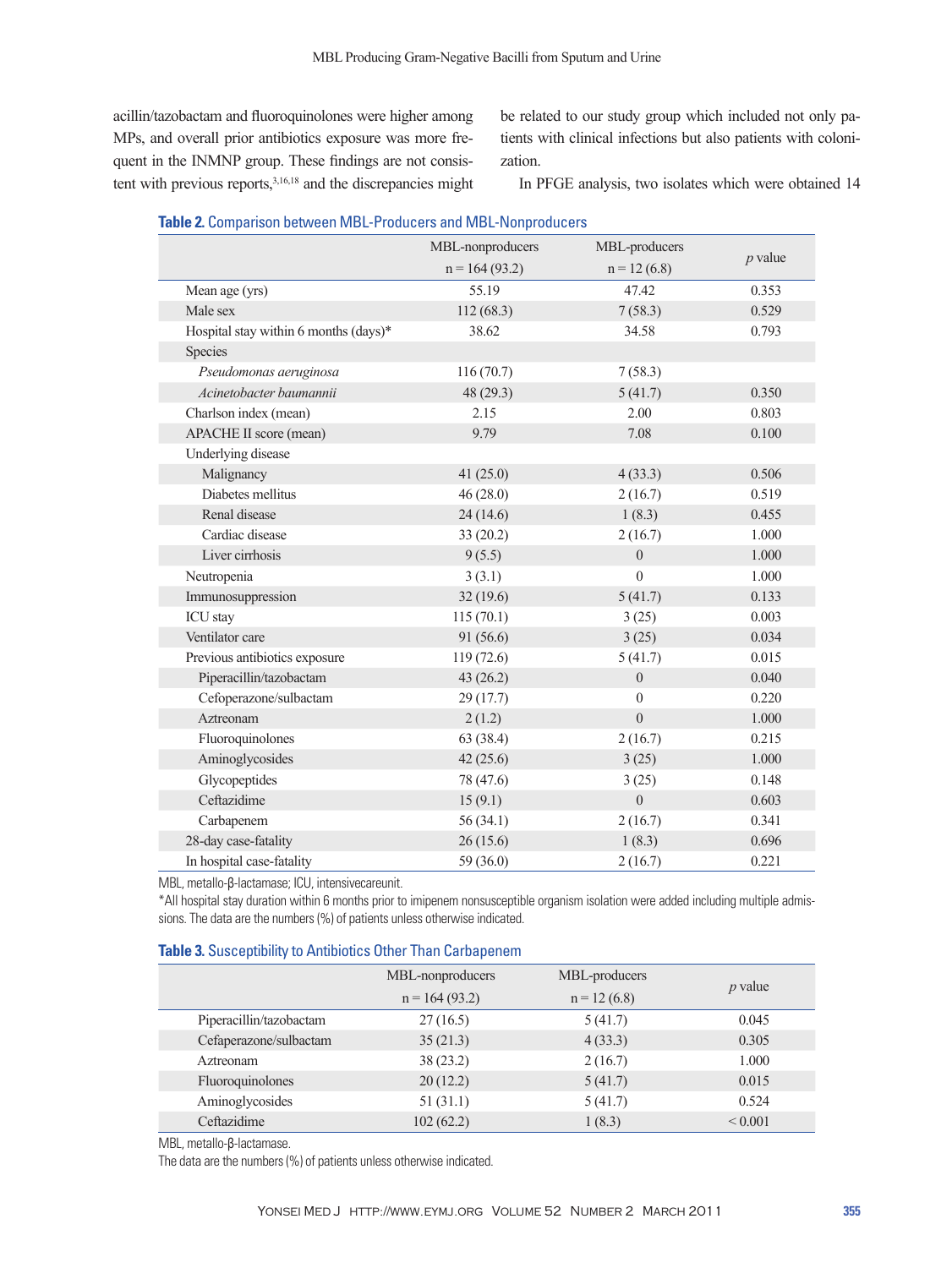days apart revealed identical PFGE patterns in 7 MBL producing PA. A direct contact between the two patients was not identified. However, one source of major concern is the ability of MBLs to spread rapidly which has been observed in various clinical circumstances.<sup>2,25,26</sup> The above cases could be an example of the potential clonal spread of MPs, although the majority of MPs occurred sporadically in our institution, and contribution of MBL to carbapenem resistance was limited, similar to other study performed in the same country.<sup>27</sup>

 In conclusion, the contribution of MBL to imipenem resistance in PA/AB isolated from sputum and urine was relatively limited in our institution, and there was no identifiable risk factor associated with MPs acquisition, compared with INMNPs. However, the limited susceptibility to aztreonam in the MP group implies that MBL producing strains commonly carry other resistance mechanisms such as ES-BLs, AmpC β-lactamases, and other non-enzymatic mechanisms.

Our study has several limitations. First, the number of MPs used for the study was small, and that could have impaired our ability to identify significant risk factors associated with acquisition of MPs. Subgroup analysis according to isolation sources was also not feasible because of the small size of the population under investigation. Second, we included all isolates from the respiratory and urinary tract, therefore, our results might not be generalized as overt clinical infections. Further analysis of a significant number of infection cases is required to more accurately assess the clinical impact of MPs.

# **ACKNOWLEDGEMENTS**

This work was supported by the grant of Intramural Fund of Korea National Institute of Health and Korea Healthcare Technology R&D Project, Ministry for Health, Welfare & Family Affairs, Republic of Korea (A084063).

# **REFERENCES**

- 1. Cornaglia G, Akova M, Amicosante G, Cantón R, Cauda R, Docquier JD, et al. Metallo-beta-lactamases as emerging resistance determinants in Gram-negative pathogens: open issues. Int J Antimicrob Agents 2007;29:380-8.
- 2. Zavascki AP, Barth AL, Gonçalves AL, Moro AL, Fernandes JF, Martins AF, et al. The influence of metallo-beta-lactamase produc-

tion on mortality in nosocomial Pseudomonas aeruginosa infections. J Antimicrob Chemother 2006;58:387-92.

- 3. Zavascki AP, Barth AL, Gaspareto PB, Gonçalves AL, Moro AL, Fernandes JF, et al. Risk factors for nosocomial infections due to Pseudomonas aeruginosa producing metallo-beta-lactamase in two tertiary-care teaching hospitals. J Antimicrob Chemother 2006;58:882-5.
- 4. Hirakata Y, Yamaguchi T, Nakano M, Izumikawa K, Mine M, Aoki S, et al. Clinical and bacteriological characteristics of IMPtype metallo-beta-lactamase-producing Pseudomonas aeruginosa. Clin Infect Dis 2003;37:26-32.
- 5. Zavascki AP, Barth AL, Fernandes JF, Moro AL, Gonçalves AL, Goldani LZ. Reappraisal of Pseudomonas aeruginosa hospital-acquired pneumonia mortality in the era of metallo-beta-lactamasemediated multidrug resistance: a prospective observational study. Crit Care 2006;10:R114.
- 6. Lautenbach E, Weiner MG, Nachamkin I, Bilker WB, Sheridan A, Fishman NO. Imipenem resistance among pseudomonas aeruginosa isolates: risk factors for infection and impact of resistance on clinical and economic outcomes. Infect Control Hosp Epidemiol 2006;27:893-900.
- 7. Kwon KT, Oh WS, Song JH, Chang HH, Jung SI, Kim SW, et al. Impact of imipenem resistance on mortality in patients with Acinetobacter bacteraemia. J Antimicrob Chemother 2007;59:525-30.
- 8. Murray EJ, Baron EJ, Pfaller MA, Tenover FC, Yolken RH. Manual of clinical microbiology. 7th ed. Washington DC: ASM Press; 1999. p.442-58.
- 9. Performance standards for antimicrobial susceptibiliy testing; Nineteenth Informational Supplement. 2009;CLSI document M100-S19.
- 10. Lee K, Lim YS, Yong D, Yum JH, Chong Y. Evaluation of the Hodge test and the imipenem-EDTA double-disk synergy test for differentiating metallo-beta-lactamase-producing isolates of Pseudomonas spp. and Acinetobacter spp. J Clin Microbiol 2003;41: 4623-9.
- 11. Lee K, Yum JH, Yong D, Lee HM, Kim HD, Docquier JD, et al. Novel acquired metallo-beta-lactamase gene, bla(SIM-1), in a class 1 integron from Acinetobacter baumannii clinical isolates from Korea. Antimicrob Agents Chemother 2005;49:4485-91.
- 12. Lee K, Ha GY, Shin BM, Kim JJ, Kang JO, Jang SJ, et al. Metallo-beta-lactamase-producing Gram-negative bacilli in Korean Nationwide Surveillance of Antimicrobial Resistance group hospitals in 2003: continued prevalence of VIM-producing Pseudomonas spp. and increase of IMP-producing Acinetobacter spp. Diagn Microbiol Infect Dis 2004;50:51-8.
- 13. Nouér SA, Nucci M, de-Oliveira MP, Pellegrino FL, Moreira BM. Risk factors for acquisition of multidrug-resistant Pseudomonas aeruginosa producing SPM metallo-beta-lactamase. Antimicrob Agents Chemother 2005;49:3663-7.
- 14. Kim YA, Choi JY, Kim CK, Kim CO, Kim MS, Choi SH, et al. Risk factors and outcomes of bloodstream infections with metallobeta-lactamase-producing Acinetobacter. Scand J Infect Dis 2008;40:234-40.
- 15. Horianopoulou M, Legakis NJ, Kanellopoulou M, Lambropoulos S, Tsakris A, Falagas ME. Frequency and predictors of colonization of the respiratory tract by VIM-2-producing Pseudomonas aeruginosa in patients of a newly established intensive care unit. J Med Microbiol 2006;55:1435-9.
- 16. Laupland KB, Parkins MD, Church DL, Gregson DB, Louie TJ, Conly JM, et al. Population-based epidemiological study of infections caused by carbapenem-resistant Pseudomonas aeruginosa in